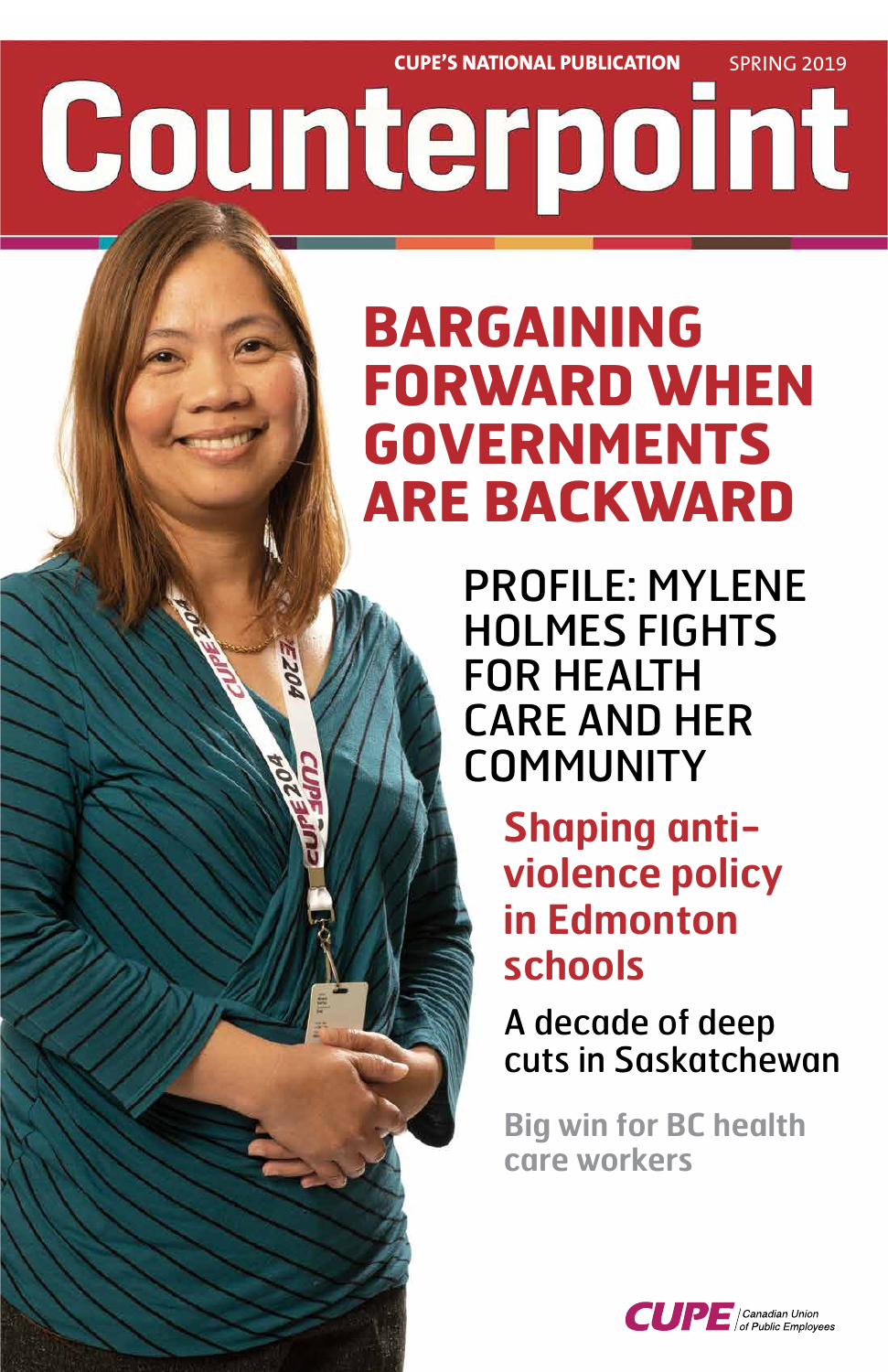**2 CUPE COUNTERPOINT** SPRING 2019

CUPE 500 scored a major victory in municipal elections this past November.

The local, which represents over 5,000 employees working at the City of Winnipeg, called on the city to become a living wage employer, and then elected a city council who would get the job done. A "living wage" is the wage needed to provide the minimum income necessary to pay for basic needs based of the cost of living in a specific community.

With financial support from CUPE National, CUPE 500 ran a campaign that urged the city to adopt a living wage policy for all municipally paid workers, including contractors. CUPE combined the campaign with a strategic electoral effort to defeat right-wing candidates

and elect progressives.

In the past, private contractors could bid on work performed by CUPE members and offer minimum wage labour as the basis for their cost savings. With a living wage policy in place, private companies would no longer be able to pad their bottom line at the expense of front-line workers, and CUPE would be on even footing.

> "We are proud to be working with the most progressive city council elected in a generation," said Delbridge. "We won't waste this opportunity to push a progressive agenda." ■ **Dale Edmunds**

"We know that when the private sector isn't allowed to cut wages and create a race to the bottom for workers, the public sector will be the more efficient option every single time," says CUPE 500 President Gord Delbridge. "We are proud to stand on side with keeping our work in house."

With the support of partners across the progressive spectrum—from labour unions to community organizations—CUPE 500 mobilized progressive city council and mayoral candidates to endorse the policy, and then supported those candidates with thousands of hours of door-knocking, phonecalling, leaflet-dropping and fundraising. The local used targeted polling and on-the-ground intelligence to focus efforts where the races were closest.

Ultimately, CUPE helped elect two new progressive city councillors in tough races, defended six of our incumbent allies, and beat back a right-wing challenge to Winnipeg's centrist mayor.

dangerous new experiment is currently underway at the Toronto Public Library.

Of course, the end of the municipal election is just the start for CUPE 500. The local plans to work with the new city council to find more opportunities at contracting in, to develop a living wage policy to prevent future councils from contracting out, and to advance a progressive agenda throughout the council's term.

*"My dad was always a strong supporter of his union and he still loves his members. Maybe I got that attitude from him." Mylene Holmes, member of CUPE 204 and CUPE 500, p. 3*

## **SHE SAID**

Union-printed on 50% recycled, 30% post-consumer waste, elemental chlorine-free paper, certified by the Forest Stewardship Council.





#### ISSN print 1920-2857 ISSN online 1920-2865

Counterpoint is published by the Canadian Union of Public Employees. Address all letters to the editor to: comm@cupe.ca

Publications Mail Agreement Number 40005741

Return undeliverable Canadian addresses to: CUPE Communications, 1375 St. Laurent Blvd. Ottawa, ON, K1G 0Z7

Visit CUPE's website at cupe.ca or contact us at cupemail@cupe.ca

**Managing Editor** Emily Turk **Communications Director** Karine Fortin

**Graphic Designer** Jocelyn Renaud

**Editorial Assistants** Céline Carré • Anny Robert • Valérie Ménard

**Contributors** Dale Edmunds • Pierre Ducasse • Emily Turk • Angela MacEwen • Tria Donaldson • Lisa Djevahirdjian • HEU • David Robbins

**CANADIAN UNION OF PUBLIC EMPLOYEES NATIONAL EXECUTIVE BOARD**

**National President** Mark Hancock

**National Secretary-Treasurer** Charles Fleury

**General Vice-Presidents** Daniel Légère • Denis Bolduc • Fred Hahn • Judy Henley • Marle Roberts

#### **Regional Vice-Presidents** Sherry Hillier / Newfoundland & Labrador • Nan McFadgen / Nova Scotia • Brien Watson / New Brunswick • Leonard Crawford / Prince Edward Island • Benoît Bouchard, Patrick Gloutney / Quebec • Michael Hurley, Candace Rennick / Ontario • Amanda Farrow-Giroux / Northern Ontario • Gord Delbridge / Manitoba • Tom Graham / Saskatchewan • Rory Gill / Alberta • Paul Faoro, Donisa Bernardo / British Columbia

**Diversity Vice-Presidents** Gloria Lepine • Yolanda McClean

## Counterpoint

Two of the library's branches will now be open and operate without staff on site during hours they would otherwise be closed. A risky proposition given there has never been a "staffless library" in a large urban centre like Toronto.

The Toronto Public Library (TPL) is no stranger to innovation. Libraries are often early adopters of technology, and TPL was one of the first places in the city to offer public access to the Internet. But in its rush toward automation, the library is jeopardizing the personal security of its patrons—and the job security of its workers.

Rightfully, library workers are fighting back. CUPE 4948 is mounting a campaign to warn the public about the potential health and safety hazards of staffless libraries. The local believes staffless libraries will hurt services, reduce security and safety, and threaten jobs. More open hours at the library is a good idea but doing so without trained professional staff is not.

One of the local's chief concerns with TPL's experiment is safety and security.

"The security measures are wholly inadequate," says Brendan Haley, president of the Toronto Public Library

### CUPE helps Winnipeg elect 'most progressive city council in a generation'

## **Toronto library workers sound alarm on 'staffless libraries'**



CUPE 4948 members getting the message out on staffless libraries.



CUPE members out campaigning for progressive candidates in municipal election.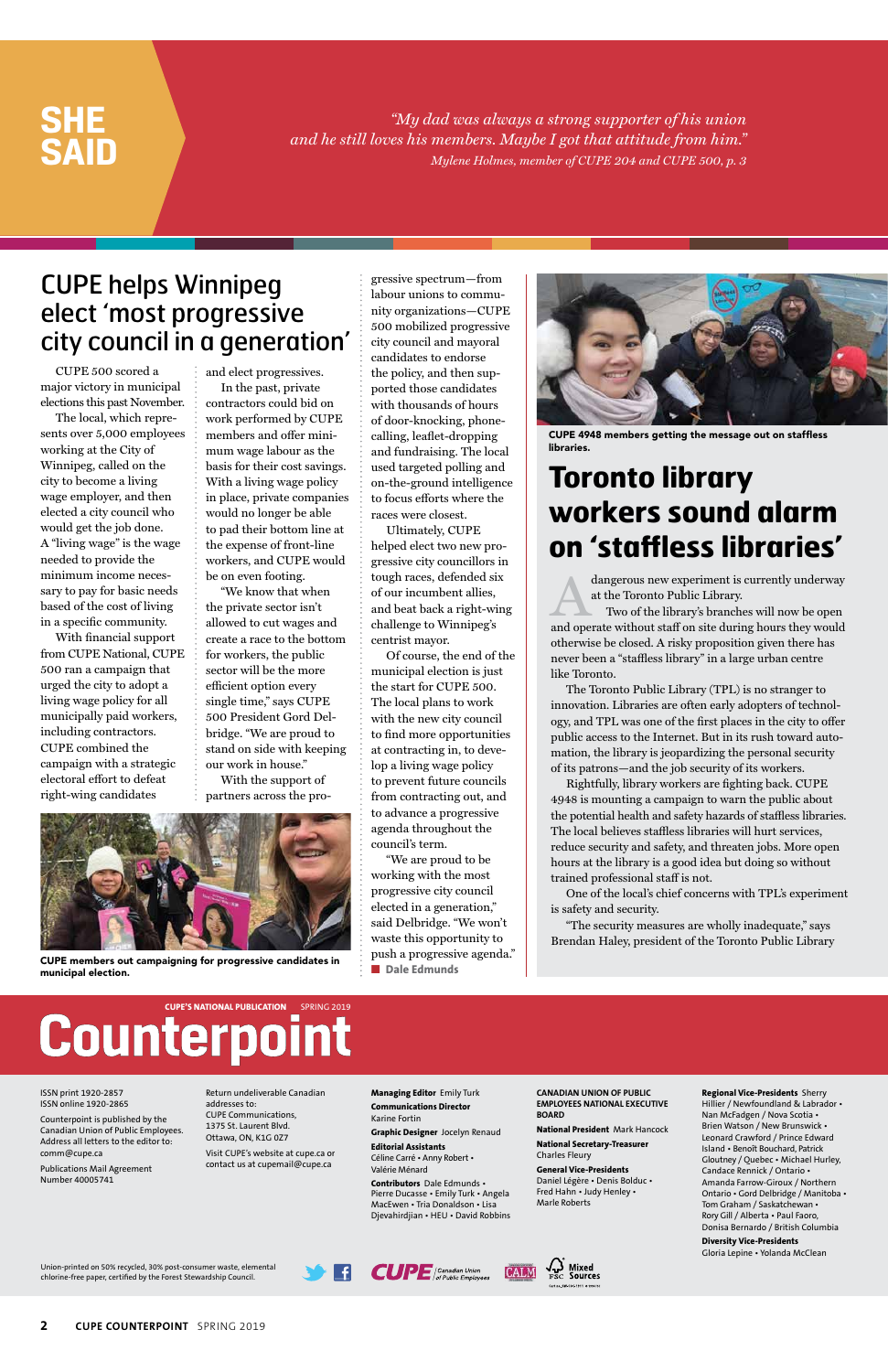## **Bargaining forward in 2019 and beyond**

#### **NATIONAL PRESIDENT** MARK HANCOCK

"I remember when I was six or seven, there were always people in our house. There were always rallies," Mylene says. "My father tells his friends, 'When I was young, I was involved in the union and now my daughter is retracing my footsteps.'"

Twenty years ago, Mylene was one of the first immigrants to arrive in Winnipeg under Manitoba's pioneering Provincial Nominee Program. The program was the first of its kind in Canada and is credited with attracting 130,000 people to the province. Winnipeg now has one of the largest Filipino communities in the country.

When Mylene arrived in Canada, she had a degree in accounting and was leaving behind a cushy job in finance, but she came here to help her sister raise her two young nieces.

After working a mix of full- and part-time positions for a few years, Mylene decided she wanted to work at the local hospital for better job security. So, she studied to become a Health Unit Clerk and got a job at the Grace Hospital, where she stayed for three years before finding an opening in their finance department.

Mylene has now been a CUPE member for 16 years. She belongs to two locals, CUPE 500 and CUPE 204, where she serves on the executive as Secretary Treasurer. CUPE 204 represents over 7,000 health care workers across Winnipeg and Manitoba and has been fighting against government cuts to health care funding, restructuring and layoffs, emergency room closures and more.

> "My dad was always a strong supporter of his union and he still loves his members. Maybe I got that attitude from him." ■ **Emily Turk**

"I thought that if you worked under the provincial government, your job was secure. But I guess I was wrong," Mylene says.

> In May of last year, the Pallister government also proclaimed that it would force health care workers into disruptive votes on union

representation—creating uncertainty and stress in an already burdened workforce.

Mylene says CUPE Manitoba and local 204 have been working hard to connect with the Filipino community about the representation vote and attacks on health care. Filipinos represent a large segment of health care workers in the province, and CUPE has been consulting with the community, producing campaign materials in Tagalog, supporting cultural events, and making sure members know what is at stake.

Supporting the Filipino community was one of the reasons Mylene got involved with her union in the first place. And in her case, union work is a family affair—five of her relatives are in the same local, working at the Health Sciences Centre. "I really want them to know that CUPE is a good organization. There are people behind them that will support them and help out when they need it," she says.

Mylene's dad is now 92 years old and living in Canada. Sometimes he still talks about his life in the union. "He was very proud when I told him about what we're doing, about fighting for health care," she says.

#### PROFILE MYLENE HOLMES

## Like father, like daughter

Workers Union, CUPE 4948. "If a patron is being harassed by someone, how does she signal the lone security monitor who is kilometres away? And then what? We sometimes work with people in crisis, and many patrons can be anything but predictable. You need staff, on the ground, available on-site. It is a question of safety, both for staff and the public."

Another major concern is the quality of services to the public. Library workers play a critical role in building community, delivering public programs, and connecting patrons to vital resources like computers and Internet access.

"It's first and foremost society's most vulnerable that need the services, assistance and programs our members provide. An empty building is hardly a step up in public service," says Haley. "On the one hand, technology and technological advances have allowed us to find, organize and store our information better. On the other, it's put up barriers to those who are not technologically savvy. Only real people, real humans, can help patrons with their questions and concerns."

Finally, there is a serious concern about protecting jobs. In an effort to cut costs, the temptation might be high for employers—libraries and others—to use technology to replace workers. That would literally take humanity out of the equation.

Technology can be a useful tool. But it cannot and should not replace the human face—and beating heart of our public services.

For more information, check out our online edition at **cupe.ca/counterpoint**.

■ **Pierre Ducasse**

**I** t's no secret: 2019 is going to be a big year for CUPE.

We're up against a wave of newly-elected right-wing governments who are determined to undo a generation of progress on issues that matter to working people.

We're going to be in difficult rounds of bargaining across the country, as we push back against governments and employers who want to take away our pensions, our benefits, and the job security we've fought so hard for. But we will be ready.

Two years ago, CUPE renewed its collective bargaining policy. We now have a blueprint for national solidarity in the face of austerity agendas and attacks on workers' rights across the country. It lays out expectations for our local unions when it comes to difficult rounds of

bargaining. And it is our commitment to members that we will have their backs at the bargaining table.

The renewed bargaining policy focuses on equipping our locals with the planning and tools they need to resist concessions and two-tier contract language. It focuses on presenting a strong, unified front against employers and governments looking for cracks in our armour. It also lays out expectations that our locals will look to bargain improvements in two specific areas: precarious work and workplace violence.



Two years on, we've seen some incredible results. We've seen locals across regions and across sectors negotiating strong new language to protect and extend new rights to vulnerable workers. We've seen locals and bargaining councils in sectors like health care and education get strong commitments at the bargaining table to prevent and address workplace violence. And from coast to coast to coast, our members have held the line against concessions and two-tier contract proposals.

In March, at our National Bargaining Conference, we'll continue to roll out new tools, training and supports for our members to fight back against attacks on their hard-won rights.

Working together, we can meet the challenge of right-wing governments and austerity-obsessed politicians head-on. We will fight back and protect our hard-won rights— and we will bargain forward for the kind of future we want.

**MARK HANCOCK ONLINE 3** twitter.com/MarkHancockCUPE

*Mylene Holmes is no stranger to the labour movement. Her father was a union man and activist back in the Philippines, working for the Marcelo Steel Corporation for 37 years.*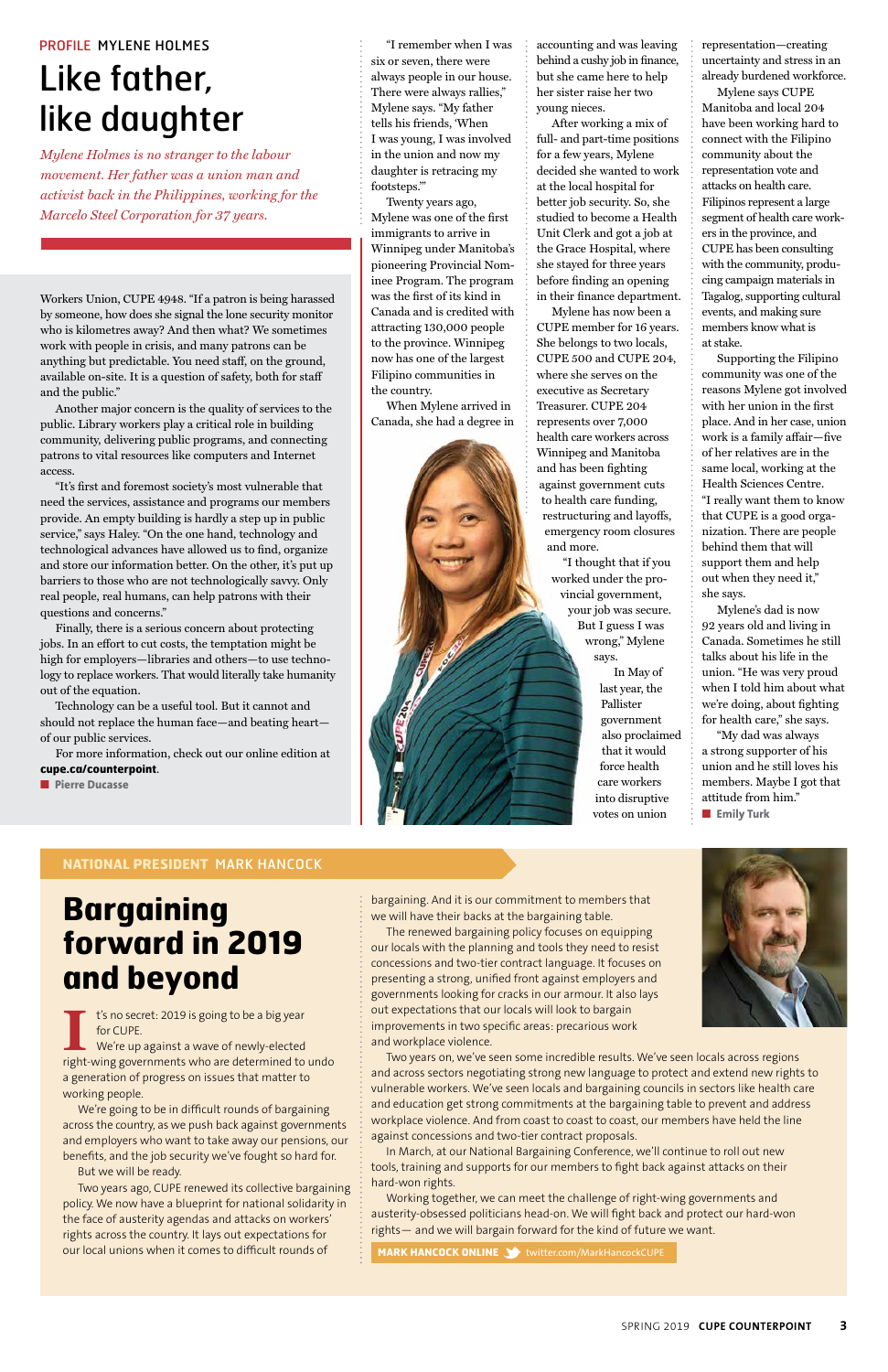#### **A decade of slow economic growth**

The 2008-2009 recession was milder in Canada than the U.S. largely because global demand for oil and other natural resources remained high. Strong wage, employment, and

economic growth in the three oil-producing provinces masked a weaker recovery in the rest of Canada.

The collapse in oil prices in 2014 was felt nationwide. But by 2016, economic growth across Canada had normalized, and by the end of 2017, unemployment rates were starting to reach 40-year lows in almost all areas of the country.

Given the strength of these economic indicators, wages should be rising faster, but average wage growth is stuck at 2.5 per cent. Public sector wages are growing even slower than private sector wages, and in most provinces aren't keeping

up with inflation.

#### **Where is the end to austerity?**

The last recession in Canada ended almost ten years ago, yet provincial governments across Canada are still asking public sector unions to cut costs and accept a variety of concessions. In almost every case, these governments are failing to address their

real problem, a revenue shortage, and in some cases, they are making it worse by cutting taxes.

Here's a brief overview of provincial government attacks on public sector wages:

• In March 2017, the

Saskatchewan government asked public sector unions to take a 3.5 per cent wage cut. By the end of 2018, 34 of 39 bargaining units in Saskatchewan had expired collective agreements, and the government had not persuaded a single one to accept the rollback in wages, prompting

the finance minister to announce that the wage cut was off the table. • The Manitoba government introduced legislation in 2016 which would freeze public sector wages for two years, followed by 0.75

per cent and 1.0 per cent in years 3 and 4. While unions are taking the government to court, the wage freeze may go ahead in the meantime. The province has reduced funding to school boards citing poor economic conditions and expects the shortfall to come out of wage growth.

- In Nova Scotia, the provincial government used the *Public Services Sustainability Act* to limit an arbitrator's ability to set wages higher than guidelines provided by the province. They used this legislation in 2017 to set a wage pattern that froze wages for the first two years, and then increased wages by 1.5 per cent and 1.0 per cent in years 3 and 4.
- Successive governments in New Brunswick have held public sector wage increases to an average of one per cent per year over the past decade, not even enough to keep pace with inflation. The recently elected coalition government has promised to reign in public spending, hinting at cuts to post-secondary education and health care. Many expect to see further privatization and cuts to services. • Ontario's Fall Economic
- Statement in 2018 painted the picture of a large deficit and unsustainable debt. Instead of looking at ways to increase revenue, the Ontario

government took the opportunity to provide tax cuts to the wealthiest. Public sector workers in Ontario are braced for further privatization, cuts, precarity, and two-tier contract offers.

**4 CUPE COUNTERPOINT** SPRING 2019



# Fighting austerity at the bargaining table

The last recession in Canada ended almost ten years ago, yet provincial governments across the country are still asking public sector unions to 'tighten their belts.' CUPE's senior economist Angella MacEwen explains why public sector workers' wages have barely budged in a decade despite a healthier economy—and why the battle against austerity will be fought and won at the bargaining table.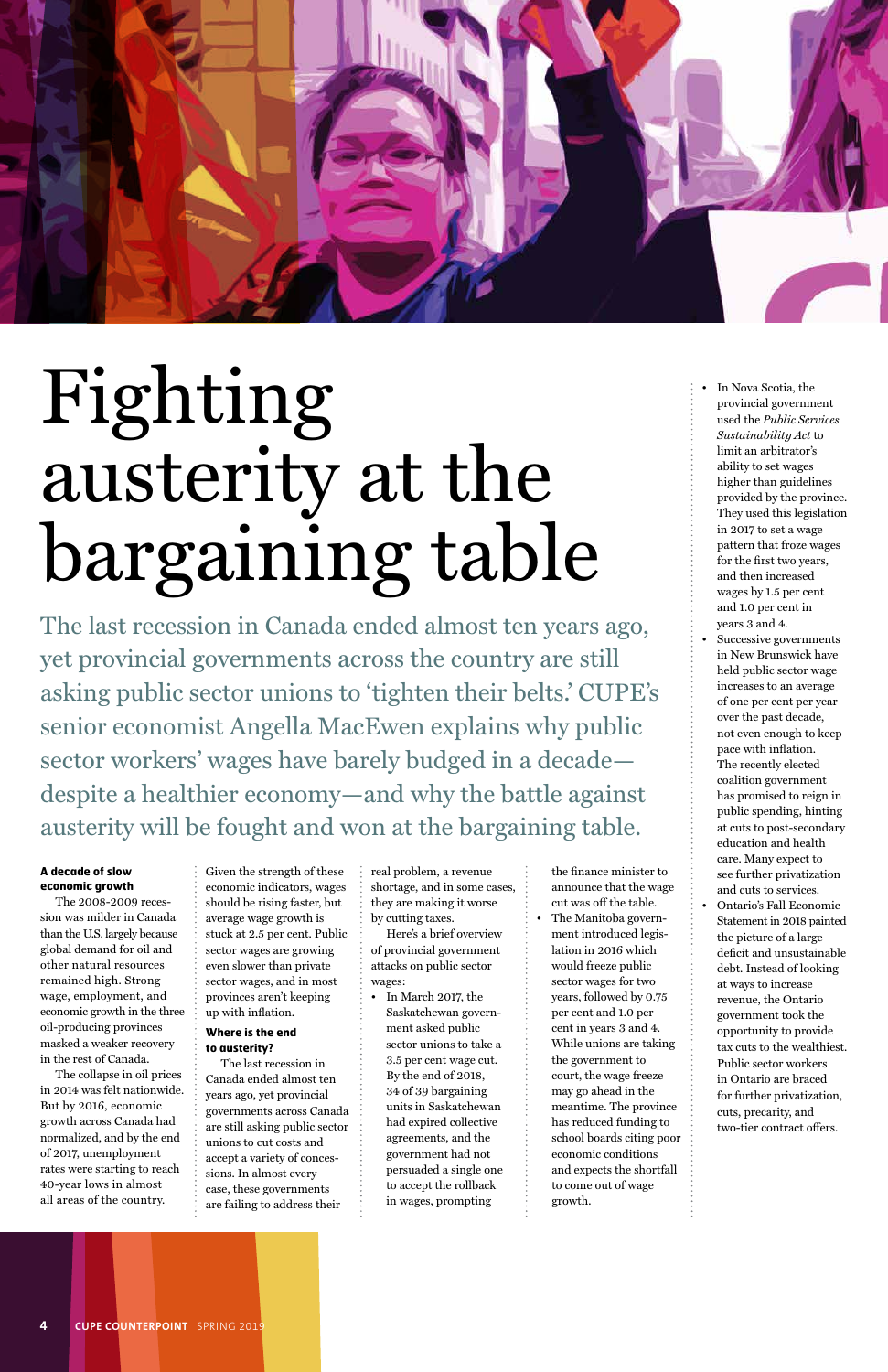

Before the 2008 recession, governments were already pushing privatization and squeezing the public services that we all rely on. Public sector employers were increasingly shifting secure positions to temporary and precarious ones—the share of public sector workers on temporary contracts is up by more than 50 per cent since 1997, and one-quarter of CUPE members are employed in precarious jobs.

Ten years of austerity have only made matters worse.

#### **Bargaining forward**

How can we fight back against provincial austerity and a decidedly anti-worker agenda? In two words: collective bargaining.

Bargaining is one of CUPE's best tools to improve wages, working conditions and benefits for our members. In 2017, CUPE's National Executive Board announced an updated bargaining policy, focused on fighting austerity, precarious work, and

privatization. This policy included concrete strategies to fight concessions and two-tier contract provisions. This strategy recognizes that the key to successful bargaining is building worker power. Economic conditions are irrelevant if workers haven't built up the capacity to hold firm against austerity.

The Bargaining Forward strategy goes beyond collective bargaining to include building political support for public investment in the work and services performed by CUPE members. Strong public services benefit the broader community, but higher wages for public sector workers also have a multiplier effect that helps to support local economies.

Ultimately, when unions make gains in bargaining, it sets the standard for all workers. The benefits and wages that we all enjoy today were fought for first at the bargaining table. ■ **Angella MacEwen**

**Economic conditions are irrelevant** 



**if workers haven't built up the** 

#### **capacity to hold firm against austerity.**





#### **Why did you decide to study economics?**

I had to take an economics elective for my international development studies—and that class, "Women and the Economy," changed the way I thought about economics. I learned that you could use economics for good! I also learned how some people have more economic bargaining power than others based on their networks, their class, their race, their sex or gender identity, and why we as a society value some kinds of work more than others.

#### **You spoke about intersectionality at the National Sector Council Conference. Is intersectionality related to bargaining?**

Absolutely. We can't fight against one kind of oppression (like class or gender) and ignore others (like race or religion). Doing so makes it harder to build solidarity among our membership and in our communities. To advocate for an economy that respects all workers, we must understand the barriers facing our members and allies, and we must build solidarity across movements.

Examples of barriers that we have fought for and continue to fight for at the bargaining table include pay equity and employment equity, and taking action against two-tier contract provisions. It could also include requiring accommodation for workers with different needs such as childcare, physical accessibility of buildings, or translation of important materials into a worker's first language. It might include measures to ensure workers are protected from racism, Islamophobia, or transphobia on the job.

#### **What one thing about economics would you want to share with CUPE members?**

I always tell people that they know a lot more about the economy than they think. What's important about the economy is how well it is working for us as a society. And if it's not working, we can change it!

Right-wing economic policies try to place the blame on individuals, saying we should "just work harder." As a result, their solutions are focused on the individual, for example offering student loans instead of free postsecondary tuition. There is a power imbalance in capitalist economies, but too often that power imbalance is hidden or ignored. It can be easy to focus on the individual instead of uncovering how power imbalances have created broad, system-wide challenges. That's why we need an intersectional analysis—to see the barriers, to change the economy and make it work for all workers.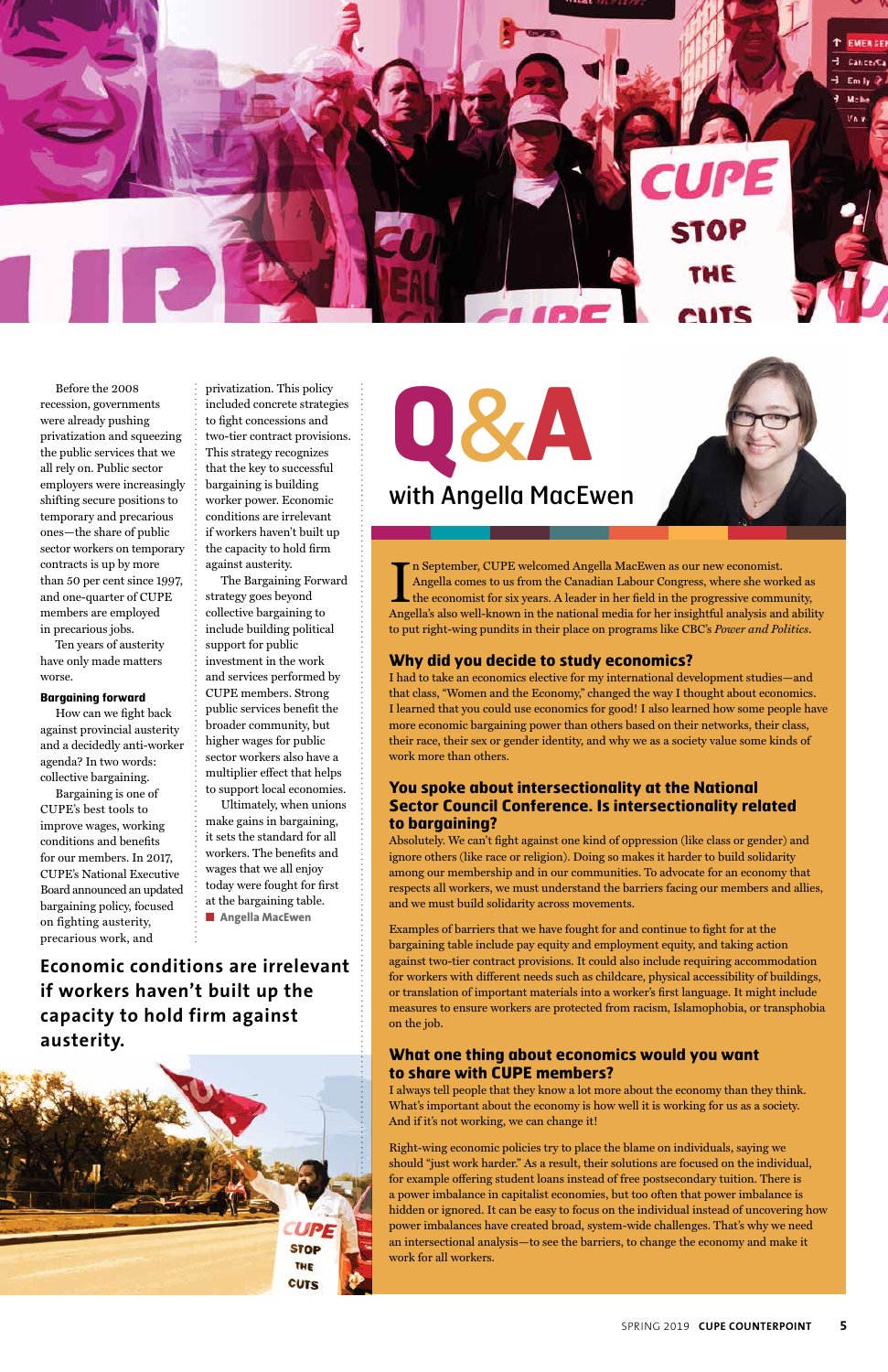Saskatchewan is the North American birthplace of social democracy. The Co-operative Commonwealth Federation (CCF), the precursor to today's New Democratic Party (NDP), was established in Saskatchewan and founded many of the social programs the labour movement champions today: universal health care, strong crown corporations, and occupational health and safety legislation.

For a long time, the CCF/NDP dominated Saskatchewan politics, winning 12 out of 19 elections. But the creation of the Saskatchewan Party and the election of Brad Wall in 2007 shifted the political landscape in the province.

Since 2007, the Sask Party has won three consecutive terms in government with a decisive majority. In this time, they have set the clock back on many of the gains we made under the NDP.

To begin with, the party has lowered taxes for its corporate friends while raising taxes on working people. They have increased the regressive provincial sales tax on children's clothing, on insurance premiums and on restaurant meals tax changes that disproportionally impact women and low-income families.

The Sask Party has also aggressively pursued a privatization agenda—contracting out hospital laundry, building a swathe of P3

i

projects, and selling off crown assets. They have allowed use of user-pay MRI and CT scans, despite the program's inherent contradiction to the principles of universal health care and the *Canada Health Act*. In 2017, the government uni-

With the 2020 provincial election approaching quickly, CUPE members have their work cut out for them. ■ **Tria Donaldson** 



laterally dismantled the Saskatchewan Transportation Company (STC) stranding seniors in rural Saskatchewan, eliminating 250 well-paying jobs, and forcing low income people to hitchhike or pay through the nose for private transportation.

The 2017-18 provincial budget instituted deep, devastating, and irreversible cuts to public services such as health care, education, and social services. Postsecondary institutions had their budgets cut by over 5 per cent and tuition fees have skyrocketed as a result. Over 50 million dollars were cut from K-12 education, forcing school divisions to lay off support staff, reduce hours of staffing, and increase class sizes. The government stopped providing key public health care services, including hearing aids, podiatry services, pastoral care, orthotics and equipment

for sleep apnea, parent mentoring, and travel immunization clinics. They also increased fees for long term care, while shutting down almost 200 public long-term care beds across the province. Funding was also cut for municipalities resulting in tax increases, service cuts and new user fees.

The majority of CUPE members, and all major public sector locals in the province are now in bargaining—which is protracted and difficult—and many of our largest locals are fighting concessions.

Through all of these cuts, the Sask Party has remained wildly popular. Recent polls show that Scott Moe is the second most popular premier in Canada.

#### REGIONAL FEATURE

## **Austerity cuts deep in Saskatchewan**

*For over a decade, the people of Saskatchewan have lived under the shadow of austerity—enduring ruthless attacks on public services, job losses and contempt for workers' rights. In this feature, we take a brief look at how life under the Sask Party has made things harder and more expensive for Saskatchewan workers and their families.*

## Reasons to be hopeful: CUPE members stand strong

CUPE has an uphill battle to prevent further cuts to public services. But we are building awareness and resistance—and winning. We asked two CUPE members

about the lessons they have learned under a decade of Sask Party government, and why they remain hopeful.





**Stacey Landin is president of CUPE 9**, which represents municipal workers in the City of Moose Jaw and surrounding rural areas.

**Counterpoint:** *After 10 years of the Saskatchewan Party in government, what do you see as the biggest challenge facing the labour movement?* 

**Scott Barrett:** The obvious answer is the austerity budget. To my mind, the biggest challenge has been the attack on labour and the philosophy of giving money to corporations instead of public services.

**Stacey Landin:** The Sask Party made it clear from the outset that they felt a big part of their role was to attack labour. The Premier at the time said publicly that they were at war with Labour and this is clearly the case. This right-wing government has made many disastrous changes for workers, while removing "challenges" for employers.

**Counterpoint:** *What, if anything, keeps you hopeful?* 

**Scott:** When I go out to our schools and talk to people, I'm hopeful. People have been sold a bill of goods by this government, and now they realize that they've been lied to. People are starting to get riled up and they are ready to take action. People are waiting to be engaged by their union, and they're ready to stand up when the call for action comes. Provincial budget cuts to education and health care really make an impact on people's families, but it has taken time for people to see that. It takes a lot of work to make people see through the government lies.

**Stacey:** Activism, sometimes from where you least expect it, makes me hopeful. The fact that people in Saskatchewan are willing to stand up to employers, governments and right-wing ideals, keeps me going. When thousands of everyday people can tell a government that cuts to libraries are not acceptable—by showing up at "read-ins" at their local library branches and MLA offices in small towns and large cities—and actually see the government walk back the cuts, there's a reason to be hopeful!

*Interviews have been edited for brevity and clarity.*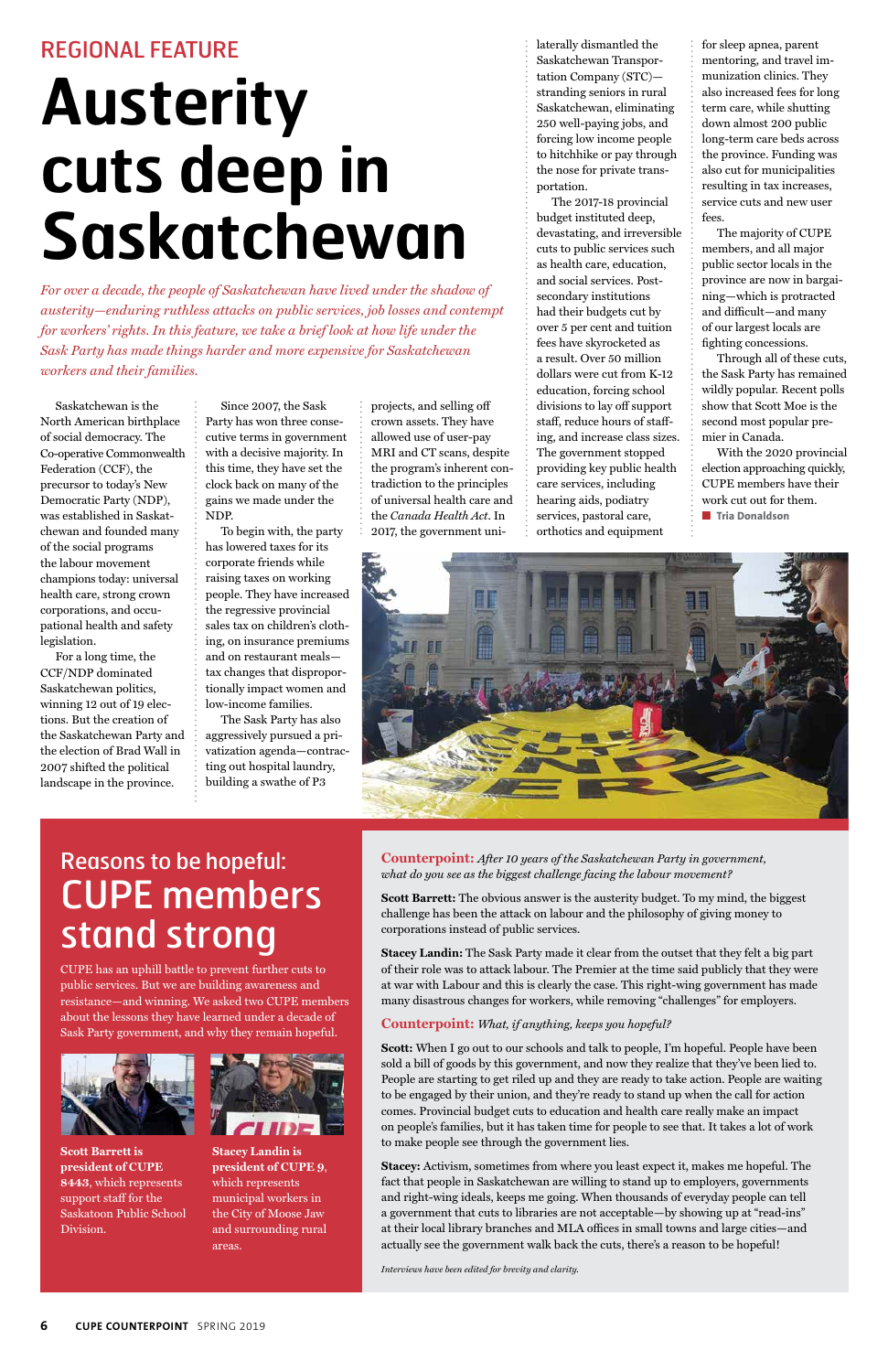A 16-year-long battle by the Hospital Employees' Union to restore justice for its members has ended in victory.

Last November, the province's NDP government repealed discriminatory legislation (Bills 29 and 94) brought in by the former Liberal government. Those laws stripped health care workers' collective agreements of critical job security provisions, excluded them

from the full protection of provincial labour laws, and facilitated privatization in hospitals and long-term care homes.

The NDP's *Health Sector Statutes Repeal Act* was introduced into the B.C. Legislature during HEU's biennial convention in November. Delegates and guests watched by livestream and, within minutes, erupted into thunderous applause. Following the announcement, convention delegates lined up at the mics to talk about how their lives had been impacted by the Liberal's anti-worker laws.

As a result of Bill 29, thousands of health care workers—mostly women were fired as health authorities contracted out hospital cleaning, food services, laundry and other support

services. And Bill 94 facilitated the layoff of thousands more, by nursing home operators who subcontracted care and support staff to keep wages low and bust union collective agreements.

In 2007, the Supreme Court of Canada ruled provisions of Bill 29, including those that nullified job security protections against contracting out, were unconstitutional. In doing so, it established collective bargaining as a charterprotected right for all workers.

However, both laws continued to exclude health care workers from key provisions of the *B.C. Labour Relations Code*, including successor rights and common employer declarations.

The repealing legislation will be implemented early in the year through regulation after consultation with sector stakeholders.

When it comes into force, health workers will regain access to successorship protections under the *Code*, which ensure workers don't lose their collective agreement or union membership when a business is sold or transferred from one owner to another.

The union also anticipates the NDP will introduce legislation this spring that may include an expansion of successorship to cover instances where "contract flips" take place in health care and some other settings.

And as Counterpoint goes to press, HEU members are voting on a tentative agreement that includes guidelines and a process by which government and/ or employers will look at the potential of returning contracted-out services to the direct control of health authorities.

■ **Hospital Employees' Union (HEU)**

#### **NATIONAL SECRETARY-TREASURER** CHARLES FLEURY

the country: the clear priority was to increase the direct servicing staff, so we can better support our members.

The Task Force heard the message loud and clear, and providing better support was front and center in our 25 recommendations approved by the National Executive



Board last September.

The priority was also fresh in mind when we put together the union's 2019 budget last fall. Thanks to careful financial oversight, strong membership growth and the new revenue that comes with it, we had approximately three million dollars for new spending for 2019. We put most of the new money into staffing to provide direct service to our members. I am

extremely proud to say that our 2019 budget includes 17 new staff positions—much better than two years ago when we could only announce one new position across the whole country.

This a concrete start and we will continue to implement the Task Force recommendations in the months and years ahead. As we come to the end of this decade, we have an opportunity to look at how CUPE is supporting our members and our locals, and take the necessary steps to do better in the decade ahead.

The National Task Force on Staffing report is available online at **cupe.ca/staffing-report**.

**CHARLES FLEURY ONLINE 3** twitter.com/CUPENatSec

## B.C. repeals discriminatory health labour laws

## **CUPE-Québec holds its first ever human rights conference**



HEU convention delegates react to live-streamed announcement that punitive health worker legislation will finally be repealed.

**Locals want more staff to better support our members and CUPE** 

#### **National delivers**

**I** n today's bargaining and political climate, our locals and chartered organizations face complex new realities.

In many regions, locals are merging into big provincial locals, and we have more central and provincial bargaining tables. This requires much more team work and provincial coordination. Small locals are a big part of our union, and we needed to look at how we could service them better.

The National Task Force on Staffing was launched after our last National Convention precisely so we could find out how to best meet everyone's needs.

I presided over the taskforce, which included members from our National Executive Board and directors from large and small regions. I also consulted with locals across

This past December, CUPE-Québec organized an important and engaging symposium on human rights, a first ever for the division.

Members of CUPE-Québec's Women's Committee, Pink Triangle Committee, Human Rights Committee, and the Conseil québécois des autochtones du SCFP were applauded for the quality and diversity of the sessions on offer to participants.

"Supporting marginalized people requires understanding their reality," said

Josée Aubé, a CUPE-Québec representative in the Human Rights Branch. "For example, in order to grasp the problems affecting Indigenous communities, we welcomed Natacha Tanguay, who worked as a researcher with the National Inquiry into Missing and Murdered Indigenous Women and Girls. It was a moving experience."

Conference participants also marked December 6th, the National Day of Remembrance and Action on Violence Against Women and the 29th anniversary

of the École Polytechnique massacre. The symposium welcomed Nathalie Provost, one of the survivors of that tragedy.

The feminist activist's remarks were moving, but most of all, inspiring. She beautifully reminded participants that survivors must rise again to fight for a better world.

Following the speech, one of the women in attendance, who was only 13 years old when the Polytechnique tragedy rocked the country and the entire world, declared that she "personally

became a feminist on December 6, 1989!"

Finally, the symposium wrapped up with an engaging discussion on how to reach out to equity-seeking communities within our union ranks.

"Their place is by our side, and together we will be able to improve the lot of thousands of workers," said Josée Aubé.

Interestingly, this symposium marked the first time a CUPE-Québec event attracted more women than men (60 per cent).

■ **Lisa Djevahirdjian**